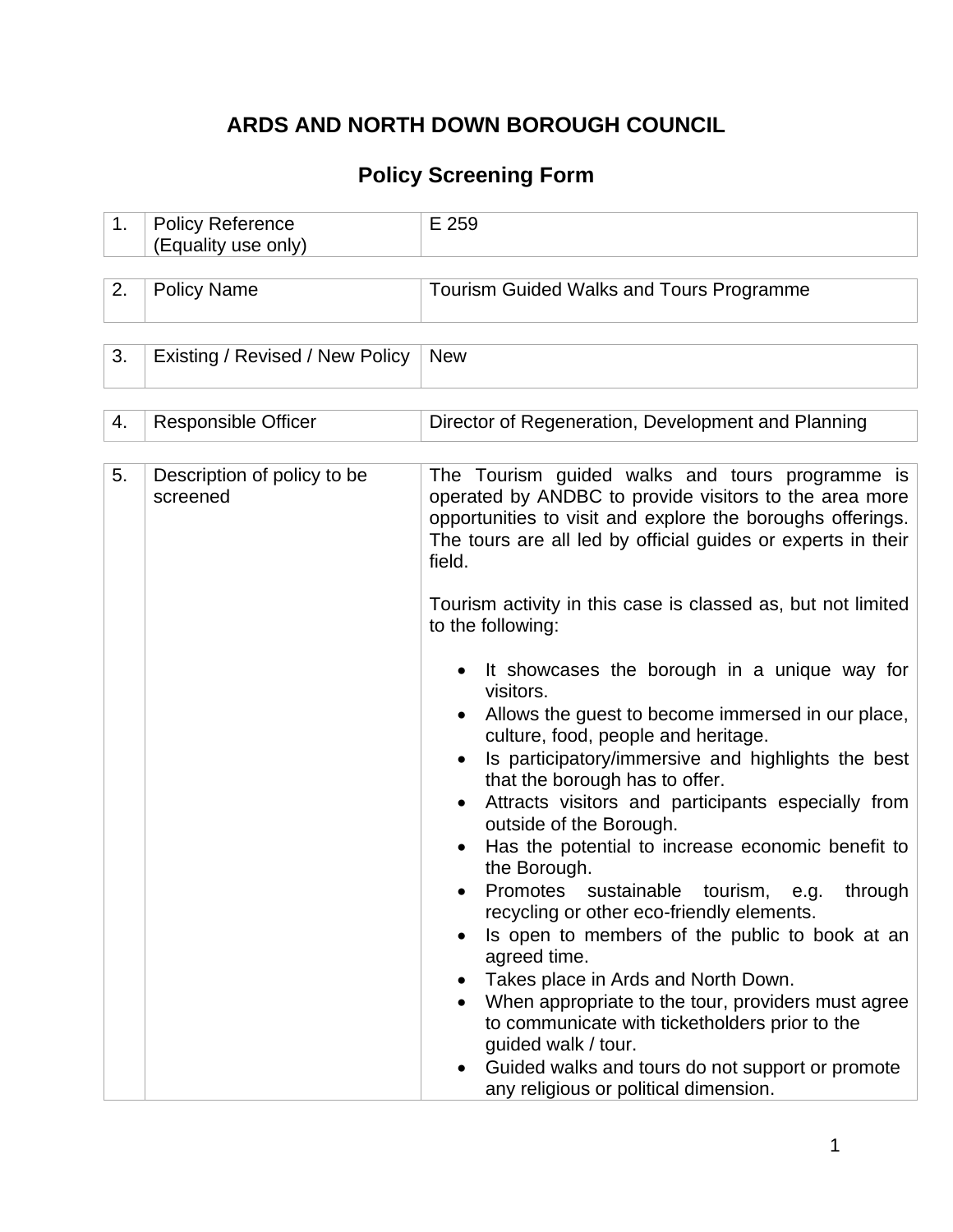|    | Aims and<br>Expected Outcomes – what is<br>the Policy expected to<br>achieve?                                                                                                                                                                                                                   | Create a bettering offering to the borough for the<br>visitor and participants of the guided walk or tour to<br>come to the area.<br>Benefit the local economy via ticket sale and<br>secondary spend via increased dwell time.<br>When appropriate to the tour, support local tourism<br>businesses to develop a more extensive portfolio<br>and in turn their income stream and ability to trade<br>/ expand with the benefits this in turn brings.<br>When appropriate to the tour. offer support in<br>terms of ticket sales and marketing.<br>Position Ards and North Down in a competitive<br>market within the national tourism offering.                                                                                                                 |
|----|-------------------------------------------------------------------------------------------------------------------------------------------------------------------------------------------------------------------------------------------------------------------------------------------------|------------------------------------------------------------------------------------------------------------------------------------------------------------------------------------------------------------------------------------------------------------------------------------------------------------------------------------------------------------------------------------------------------------------------------------------------------------------------------------------------------------------------------------------------------------------------------------------------------------------------------------------------------------------------------------------------------------------------------------------------------------------|
| 6. | Section 75 categories which<br>might be expected to benefit<br>and how they may benefit.                                                                                                                                                                                                        | The guided walks and tours are available to all to<br>attend (within the limitations of the activities<br>operating in some cases) and with the programme<br>including elements that are accessible to all a<br>variety of accessibility needs.                                                                                                                                                                                                                                                                                                                                                                                                                                                                                                                  |
| 7. | Factors which could contribute<br>to / detract from the intended<br>aims / outcomes of the Policy<br>when being implemented                                                                                                                                                                     | Financial: If Tourism do not receive the budget<br>required to run the programme, then the aim of the<br>scheme, which is to attract visitors and spend to<br>the Borough, will not be met due to the programme<br>not being able to operate.<br>Service delivery: If not able to run the programme<br>the SLP target cannot be met and furthermore<br>impact the Corporate Plan.                                                                                                                                                                                                                                                                                                                                                                                |
| 8. | The main stakeholders on<br>whom the policy will impact.<br>For example, Employees,<br><b>Potential Service Users and</b><br><b>Community Groups</b><br>Consider the internal and<br>external impacts (either actual<br>or potential) and comment, or<br>list, information where<br>appropriate | The Council – positive impact the programme will<br>$\bullet$<br>have on the Borough including economic spend,<br>animation of the borough and increased visitation<br>with additional activity for visitors to do when in the<br>area.<br>Visitors will enjoy quality activity within the<br>$\bullet$<br>Borough.<br>Businesses within the Borough may see increased<br>$\bullet$<br>footfall and therefore potential increase in income.<br>When appropriate to the tour employees are able<br>$\bullet$<br>to develop their relationships with the local industry<br>to a greater level benefitting both parties. Increase<br>their knowledge base of developing and delivering<br>such a programme including budget management<br>and business interaction. |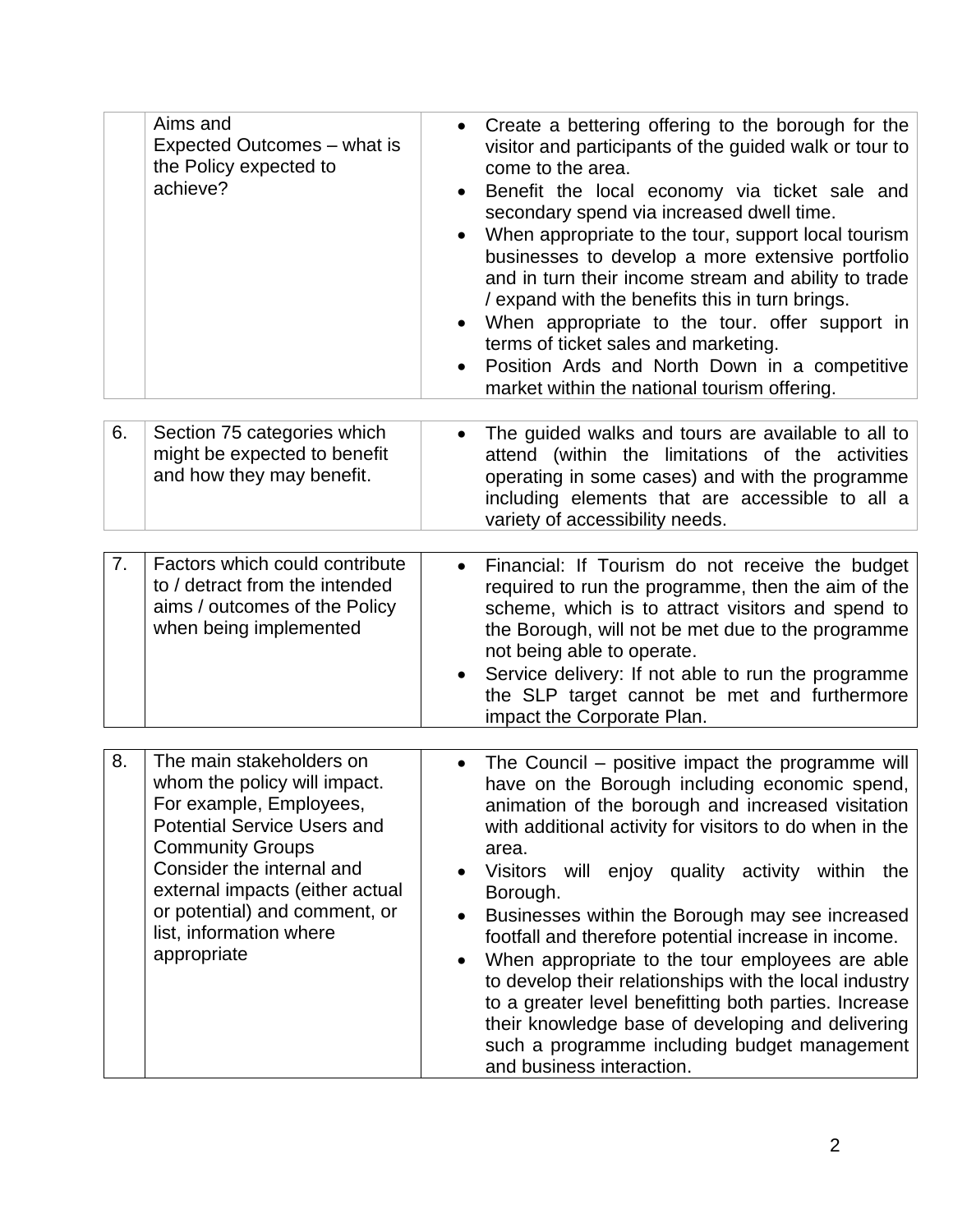| 9. | Please provide details of other policies which have a bearing on this one. |                             |  |  |  |  |  |
|----|----------------------------------------------------------------------------|-----------------------------|--|--|--|--|--|
|    | E 14 Sustainability and Environmental Policy                               | Ards and North Down Borough |  |  |  |  |  |
|    | E 28 Corporate Complaints policy and procedure                             | Council                     |  |  |  |  |  |
|    | E 66 Safeguarding policy for children, young people                        |                             |  |  |  |  |  |
|    | and adults who may be vulnerable                                           |                             |  |  |  |  |  |
|    | E 130 Integrated Tourism, Regeneration and                                 |                             |  |  |  |  |  |
|    | <b>Development Strategy</b>                                                |                             |  |  |  |  |  |
|    | E 153 Customer Care Strategy                                               |                             |  |  |  |  |  |
|    | E 196 Ards and North Down Borough Council                                  |                             |  |  |  |  |  |
|    | Corporate Plan 2020-2024                                                   |                             |  |  |  |  |  |

#### **\*\*\* This data is generic to the Borough. You may be required to include geographical area specific data or other relevant data such as more specific groups e.g. age, depending on the policy and its aim.**

| 10. |                            | Available evidence (quantitative and qualitative) considered as important to encourage |                                                                                 |          |             |           |             |                                                                                 |  |
|-----|----------------------------|----------------------------------------------------------------------------------------|---------------------------------------------------------------------------------|----------|-------------|-----------|-------------|---------------------------------------------------------------------------------|--|
|     | completion in relation to: |                                                                                        |                                                                                 |          |             |           |             |                                                                                 |  |
|     | Religious                  | <b>Summary:</b>                                                                        |                                                                                 |          |             |           |             |                                                                                 |  |
|     | <b>Belief</b>              | The Northern Ireland Census 2011 (NISRA) statistics for the Borough area               |                                                                                 |          |             |           |             |                                                                                 |  |
|     |                            | showed that 75% are or have been brought up in Protestant and Other Christian          |                                                                                 |          |             |           |             |                                                                                 |  |
|     |                            | (including Christian related) religions. While this varied across the borough from     |                                                                                 |          |             |           |             |                                                                                 |  |
|     |                            |                                                                                        | 17% in Portaferry ward to 87% in Carrowdore ward this does not have any         |          |             |           |             |                                                                                 |  |
|     |                            |                                                                                        | relation to this policy. These compared to 48% for Northern Ireland as a whole. |          |             |           |             |                                                                                 |  |
|     |                            |                                                                                        | See table below                                                                 |          |             |           |             |                                                                                 |  |
|     |                            | Data:                                                                                  |                                                                                 |          |             |           |             |                                                                                 |  |
|     |                            | Religion or Religion Brought up in (Numbers with % in brackets)                        |                                                                                 |          |             |           |             |                                                                                 |  |
|     |                            |                                                                                        | All usual                                                                       | Catholic | Protestant  | Other     | <b>None</b> |                                                                                 |  |
|     |                            |                                                                                        | residents                                                                       |          | and Other   | Religions |             |                                                                                 |  |
|     |                            |                                                                                        |                                                                                 |          | Christian   |           |             |                                                                                 |  |
|     |                            |                                                                                        |                                                                                 |          | (including) |           |             |                                                                                 |  |
|     |                            |                                                                                        |                                                                                 |          | Christian   |           |             |                                                                                 |  |
|     |                            |                                                                                        |                                                                                 |          | related)    |           |             |                                                                                 |  |
|     |                            | Northern                                                                               | 1,810,863                                                                       | 817,385  | 875,717     | 16,592    | 101,169     |                                                                                 |  |
|     |                            | Ireland                                                                                | $(100\%)$                                                                       | (45%)    | (48%)       | (1%)      | (6%)        |                                                                                 |  |
|     |                            | Ards<br>and                                                                            |                                                                                 |          |             |           |             |                                                                                 |  |
|     |                            | <b>North</b>                                                                           |                                                                                 |          |             |           |             |                                                                                 |  |
|     |                            | Down                                                                                   |                                                                                 |          |             |           |             |                                                                                 |  |
|     |                            | <b>Borough</b>                                                                         | 156,672                                                                         | 20,550   | 117,589     | 1,729     | 16,804      |                                                                                 |  |
|     |                            | Council                                                                                | $(100\%)$                                                                       | (13%)    | (75%)       | (1%)      | $(11\%)$    |                                                                                 |  |
|     |                            | Source: Religion or religion brought up in. Census 2011, NISRA                         |                                                                                 |          |             |           |             |                                                                                 |  |
|     | Political                  | <b>Summary:</b>                                                                        |                                                                                 |          |             |           |             |                                                                                 |  |
|     | Opinion                    | Electoral Office data from recent Local Government elections detail the political      |                                                                                 |          |             |           |             |                                                                                 |  |
|     |                            |                                                                                        |                                                                                 |          |             |           |             | representation on Ards and North Down Council, The Stormont Executive for this  |  |
|     |                            |                                                                                        |                                                                                 |          |             |           |             | electoral area and Westminster election. This data is an approximate measure of |  |
|     |                            | political opinion of the voting electorate within the Borough. Turnout to vote in      |                                                                                 |          |             |           |             |                                                                                 |  |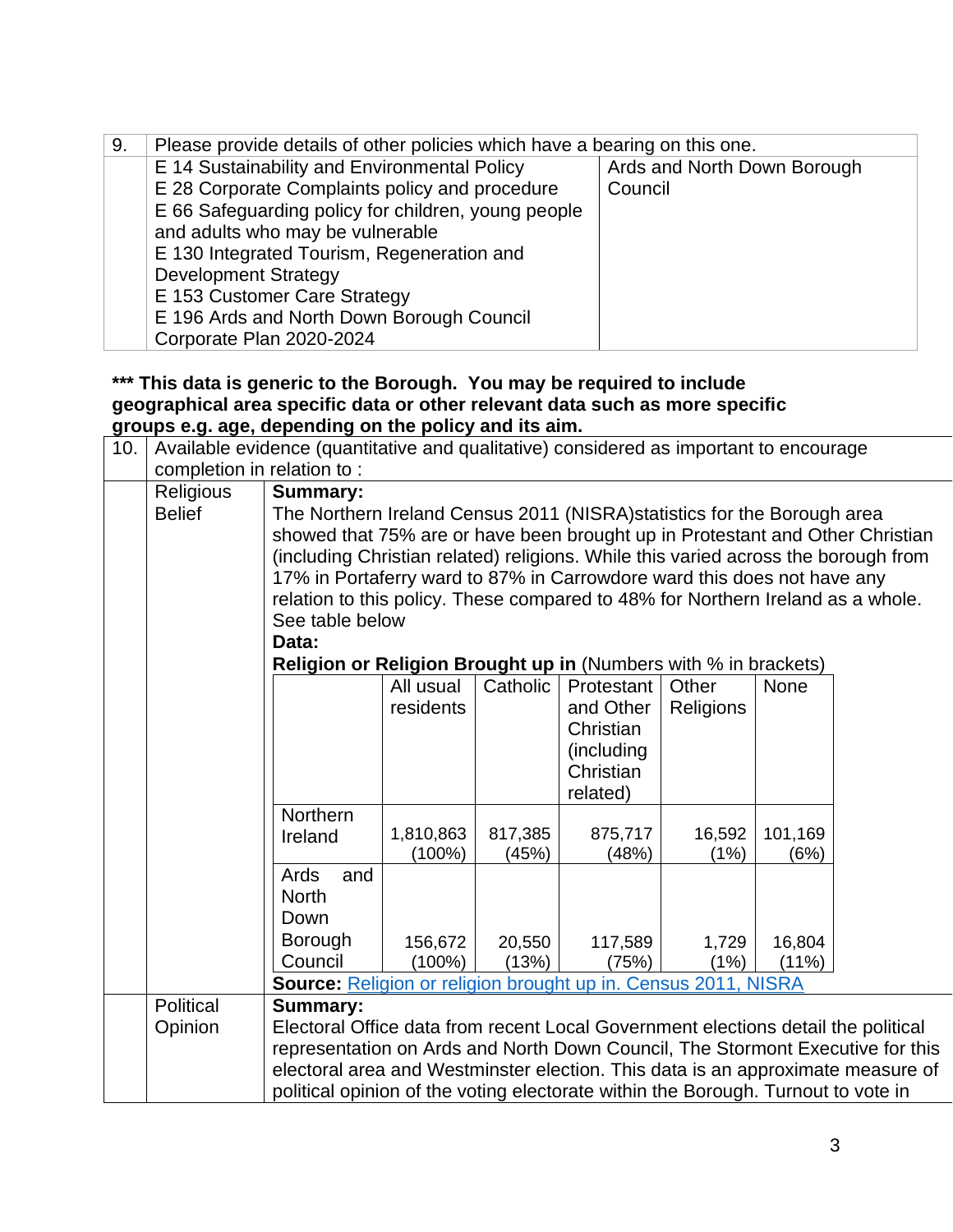|                                                         | North Down and Strangford constituencies tend to be lower than the rest of NI    |                                       |                |           |                     |                          |                |              |              |       |               |              |              |
|---------------------------------------------------------|----------------------------------------------------------------------------------|---------------------------------------|----------------|-----------|---------------------|--------------------------|----------------|--------------|--------------|-------|---------------|--------------|--------------|
|                                                         | suggesting less strong political opinions. Of those who do turn out, the results |                                       |                |           |                     |                          |                |              |              |       |               |              |              |
|                                                         | show preferences for voting Unionist parties.                                    |                                       |                |           |                     |                          |                |              |              |       |               |              |              |
|                                                         | See table below                                                                  |                                       |                |           |                     |                          |                |              |              |       |               |              |              |
| Data:                                                   |                                                                                  |                                       |                |           |                     |                          |                |              |              |       |               |              |              |
|                                                         | <b>Council Election results</b>                                                  |                                       |                |           |                     |                          |                |              |              |       |               |              |              |
|                                                         | The most recent local council election (2nd May 2019) showed:                    |                                       |                |           |                     |                          |                |              |              |       |               |              |              |
|                                                         |                                                                                  |                                       |                |           |                     | <b>Elected Candidate</b> |                |              |              |       |               |              |              |
|                                                         | Eligibl<br>e<br>Elector<br>ate                                                   | Votes<br>Polled<br>(%<br>Turno<br>ut) | $\frac{1}{2}$  | Sinn Féin | $\exists$           | <b>SDLP</b>              | Alliance       | Independent  | NUT          | Green | $\frac{p}{q}$ | Aontu        | <b>CCLA</b>  |
| Northern<br>Ireland                                     | 1,305,55<br>3                                                                    | 687,733<br>(52.7%)                    | 122            | 105       | $\overline{7}$<br>5 | 59                       | 53             | 24           | 6            | 8     | 3             | $\mathbf{1}$ | $\mathbf{1}$ |
| Ards and<br>North<br>Down<br>Borough<br>Council         | 112,077                                                                          | 47,161<br>$(42.1\%)$                  | 14             |           | 8                   | 1                        | 10             | 3            | 1            | 3     |               |              |              |
| Ards<br>Peninsul<br>a (DEA)                             | 16,656                                                                           | 7,369<br>$(44.2\%)$                   | 3              |           | 1                   | 1                        | 1              |              |              |       |               |              |              |
| Bangor<br>Central<br>(DEA)                              | 17,194                                                                           | 6,678<br>$(38.8\%)$                   | $\overline{c}$ |           | 1                   |                          | 1              | 1            |              | 1     |               |              |              |
| Bangor<br>East and<br>Donagha<br>dee<br>(DEA)<br>Bangor | 16,956                                                                           | 6,915<br>$(40.8\%)$                   | $\overline{2}$ |           | $\overline{2}$      |                          | 1              | $\mathbf{1}$ |              |       |               |              |              |
| West<br>(DEA)                                           | 13,479                                                                           | 5,448<br>$(40.4\%)$                   | 1              |           | 1                   |                          | $\overline{2}$ |              |              | 1     |               |              |              |
| Comber<br>(DEA)                                         | 13,681                                                                           | 6,272<br>(45.8%)                      | $\overline{2}$ |           | $\mathbf 1$         |                          | 1              |              | $\mathbf{1}$ |       |               |              |              |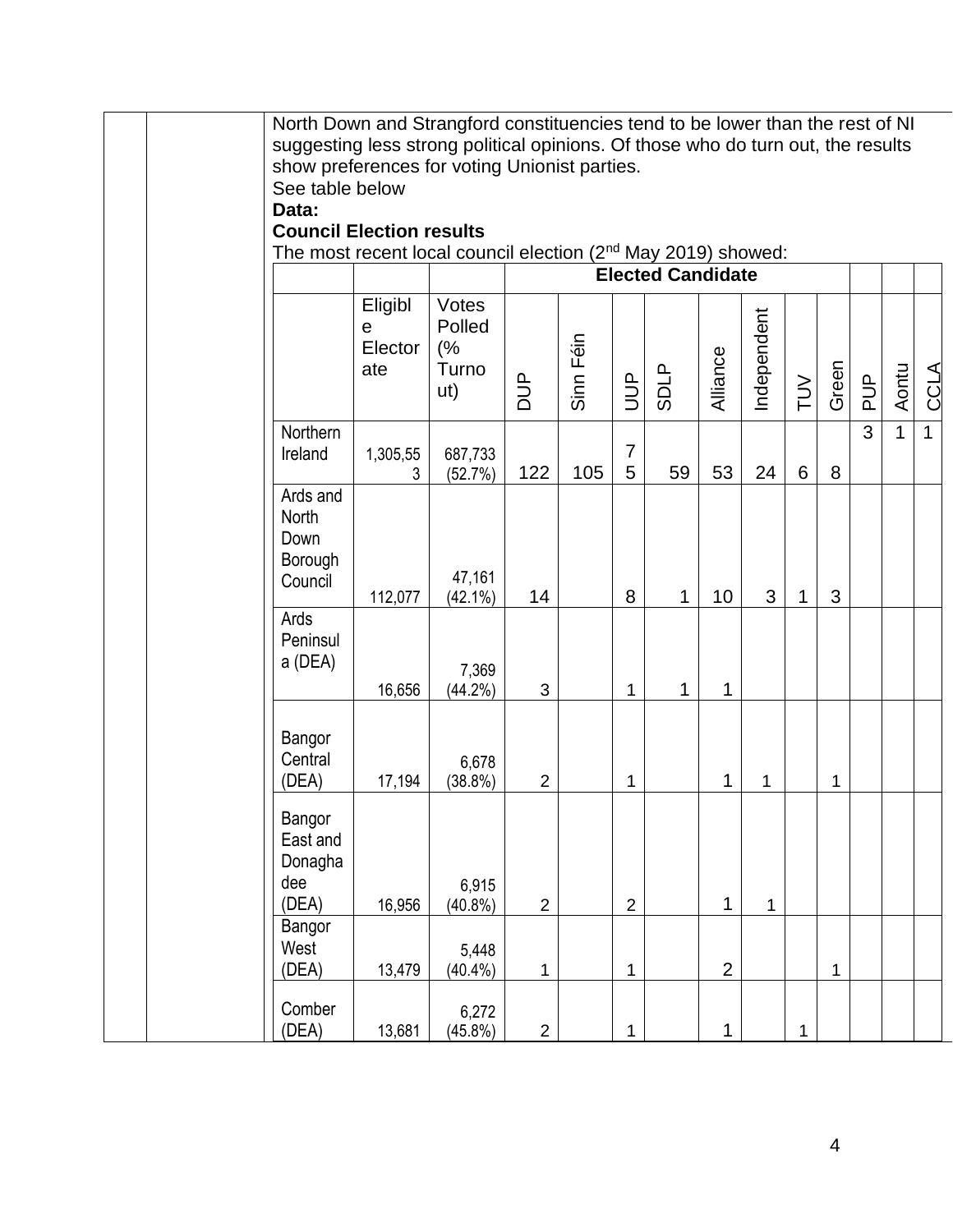|        | Holywoo                                                                                                                                                   |                        |                  |                |                |                |              |                      |                      |                 |              |  |
|--------|-----------------------------------------------------------------------------------------------------------------------------------------------------------|------------------------|------------------|----------------|----------------|----------------|--------------|----------------------|----------------------|-----------------|--------------|--|
|        | d and<br>Clandeb                                                                                                                                          |                        |                  |                |                |                |              |                      |                      |                 |              |  |
|        | oye                                                                                                                                                       |                        | 6,229            |                |                |                |              |                      |                      |                 |              |  |
|        | (DEA)<br>14,158                                                                                                                                           | $(44.0\%)$             | 1                |                | 1              | $\overline{2}$ |              |                      | 1                    |                 |              |  |
|        | Newtown                                                                                                                                                   |                        |                  |                |                |                |              |                      |                      |                 |              |  |
|        | ards                                                                                                                                                      |                        | 8,250            |                |                |                |              |                      |                      |                 |              |  |
|        | (DEA)<br>19,953                                                                                                                                           | $(41.4\%)$             | 3                |                | 1              | $\overline{2}$ |              | 1                    |                      |                 |              |  |
|        | <b>Source: The Electoral Office, NI</b>                                                                                                                   |                        |                  |                |                |                |              |                      |                      |                 |              |  |
| Racial | <b>Summary:</b>                                                                                                                                           |                        |                  |                |                |                |              |                      |                      |                 |              |  |
| Group  | NISRA, NINIS and Northern Ireland Strategic Migration Partnership data provide                                                                            |                        |                  |                |                |                |              |                      |                      |                 |              |  |
|        | up to date data. The 2011 census showed that 32,000 (1.8%) of the usually                                                                                 |                        |                  |                |                |                |              |                      |                      |                 |              |  |
|        | resident population in Northern Ireland is from a minority ethnic background.<br>Within the borough, the 2011 Census showed that 1.5% (2,300) were from a |                        |                  |                |                |                |              |                      |                      |                 |              |  |
|        | minority ethnic background. Across the borough this ranged from 5.2% in                                                                                   |                        |                  |                |                |                |              |                      |                      |                 |              |  |
|        | Loughview ward to 0.3% in Lisbane ward.                                                                                                                   |                        |                  |                |                |                |              |                      |                      |                 |              |  |
|        | See table below                                                                                                                                           |                        |                  |                |                |                |              |                      |                      |                 |              |  |
|        | Data:                                                                                                                                                     |                        |                  |                |                |                |              |                      |                      |                 |              |  |
|        | <b>Ethnic Group</b> (Numbers with % in brackets)                                                                                                          |                        |                  |                |                |                |              |                      |                      |                 |              |  |
|        |                                                                                                                                                           |                        |                  |                |                |                |              |                      |                      |                 |              |  |
|        |                                                                                                                                                           |                        |                  |                |                | Bangladeshi    | Other Asian  | <b>Black African</b> | <b>Black Other</b>   |                 |              |  |
|        |                                                                                                                                                           | All usual<br>residents | White            | Chinese        | Indian         |                |              |                      |                      | Mixed           | <b>Other</b> |  |
|        |                                                                                                                                                           |                        |                  |                |                |                |              |                      |                      |                 |              |  |
|        | Northern Ireland                                                                                                                                          |                        |                  |                |                |                | 6,           |                      |                      |                 |              |  |
|        |                                                                                                                                                           |                        |                  |                |                |                | 08           | 2,3                  | 12                   | 6,0             | 3,6          |  |
|        |                                                                                                                                                           | 1,810,86               | 1,778,44         | 6,303          | 6,198          | 540<br>(0%     | 9<br>(0)     | 45<br>(0)            | 71<br>(0)            | 14<br>(0)       | 54<br>(0)    |  |
|        |                                                                                                                                                           | $3(100\%)$             | 9(98%)           | $(0\%)$        | $(0\%)$        |                | $%$ )        | %                    | $\frac{6}{6}$        | $\%$            | $%$ )        |  |
|        | Ards and North                                                                                                                                            |                        |                  |                |                |                | 41           | 13                   | $\overline{13}$      | 55              | 19           |  |
|        | Down Borough                                                                                                                                              |                        |                  |                |                | 177            | 5            | 9                    | $\overline{2}$       | $6\phantom{1}6$ | 9            |  |
|        | Council                                                                                                                                                   | 156,672<br>$(100\%)$   | 154,365<br>(99%) | 406<br>$(0\%)$ | 283<br>$(0\%)$ | (0%            | (0)<br>$%$ ) | (0)<br>$%$ )         | (0)<br>$\frac{9}{0}$ | (0)<br>$%$ )    | (0)<br>$%$ ) |  |
|        |                                                                                                                                                           |                        |                  |                |                | $\mathbf 5$    | 17           | 6                    | $\overline{c}$       | 54              | 26           |  |
|        |                                                                                                                                                           | 22,797                 | 22,641           |                | 17             | (0%            | (0)          | (0)                  | (0)                  | (0)             | (0)          |  |
|        | Ards Peninsula                                                                                                                                            | $(100\%)$              | (99%             | 29 (0%)        | $(0\%)$        |                | $%$ )        | $\frac{9}{6}$        | $%$ )                | $%$ )           | $%$ )        |  |
|        |                                                                                                                                                           |                        |                  |                |                |                |              |                      |                      | $\overline{11}$ |              |  |
|        |                                                                                                                                                           | 23,524                 | 24,469           | 105            | 43             | 17<br>(0%      | 43<br>(0)    | 26                   | 32                   | 9               | 38           |  |
|        | <b>Bangor Central</b>                                                                                                                                     | $(100\%)$              | (98%)            | $(0\%)$        | (0%)           |                | $%$ )        | (0)<br>$%$ )         | (0)<br>$%$ )         | (0)<br>%        | (0)<br>$%$ ) |  |
|        | <b>Bangor East</b>                                                                                                                                        |                        |                  |                |                | 10             | 91           | 11                   | $\overline{2}$       | 82              | 19           |  |
|        | and                                                                                                                                                       | 24,892                 | 22,648           |                | 27             | (0%            | (0)          | (0)                  | (0)                  | (0)             | (0)          |  |
|        | Donaghadee                                                                                                                                                | $(100\%)$              | (99%)            | 56 (0%)        | $(0\%)$        |                | $%$ )        | %                    | $%$ )                | $%$ )           | %)           |  |
|        |                                                                                                                                                           |                        |                  |                |                | $\overline{2}$ |              | 3                    | $\overline{26}$      | $\overline{73}$ | 15           |  |
|        |                                                                                                                                                           | 22,946                 | 17,763           |                |                | (0%            | 11           | (0)                  | (0)                  | (0)             | (0)          |  |
|        | <b>Bangor West</b>                                                                                                                                        | (100%)<br>18,152       | (98%)<br>18,216  | 19 (0%)        | 135            | $9\,$          | 6<br>35      | %<br>4               | %<br>$\bf 8$         | $%$ )<br>55     | $\%$<br>17   |  |
|        | Comber                                                                                                                                                    | $(100\%)$              | (99%)            | $30(0\%)$      | 8(0%)          | (0%            | (0)          | (0)                  | (0)                  | (0)             | (0)          |  |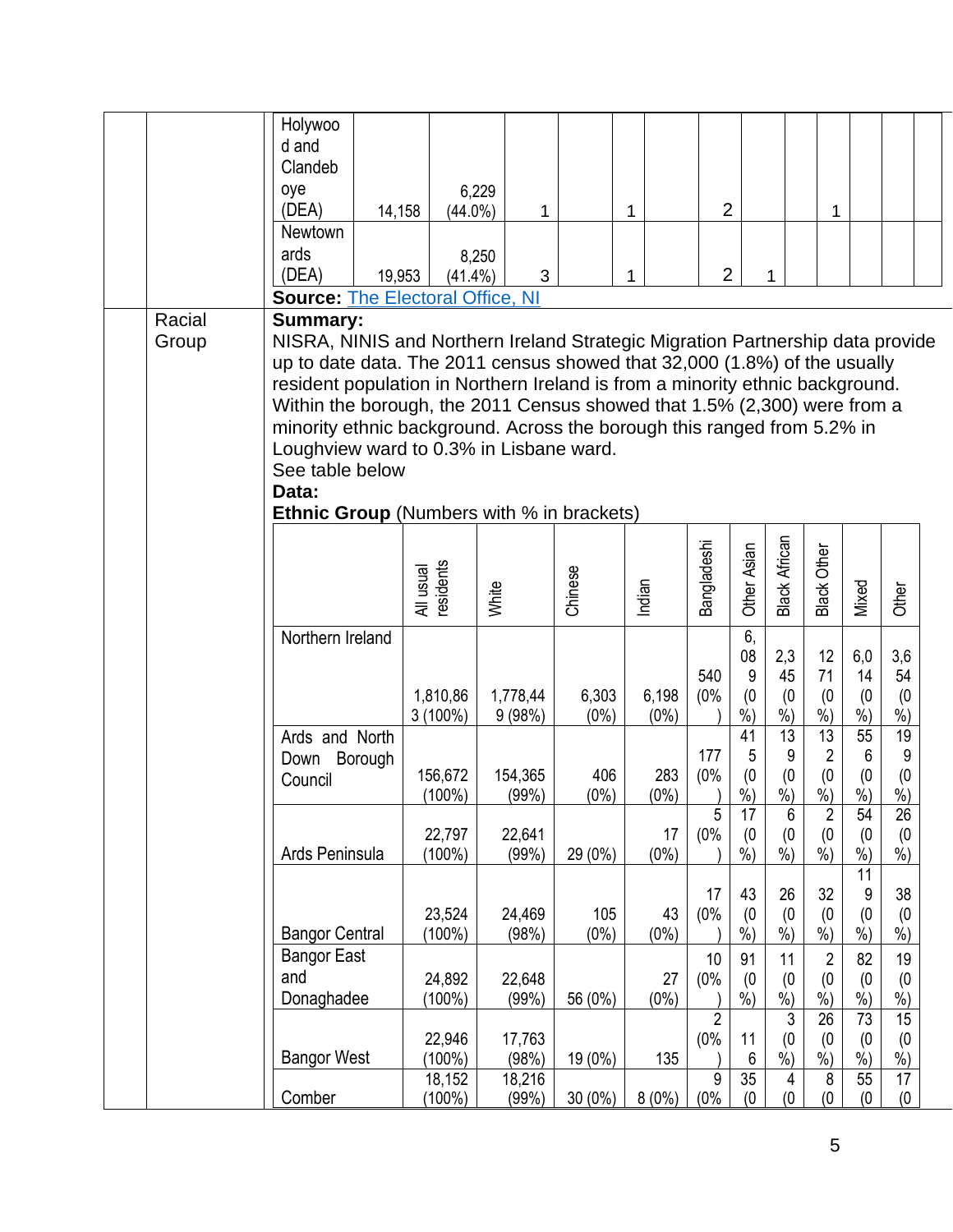|                |                                                                                                        |                        |                                   |                                             |            |                       |                                                   | %                    | $%$ )                                       | $%$ )       | $\frac{0}{0}$        | %                     |  |
|----------------|--------------------------------------------------------------------------------------------------------|------------------------|-----------------------------------|---------------------------------------------|------------|-----------------------|---------------------------------------------------|----------------------|---------------------------------------------|-------------|----------------------|-----------------------|--|
|                |                                                                                                        |                        |                                   |                                             |            |                       | 23                                                | 81                   | 81                                          | 56          | 10                   | 61                    |  |
|                | Holywood and                                                                                           | 18,382                 | 20,061                            |                                             |            | 31                    | (0%                                               | (0)                  | (0)                                         | (0)         | (0)                  | (0)                   |  |
|                | Clandeboye                                                                                             | $(100\%)$              | (98%)                             |                                             | 65 (0%)    | $(0\%)$               |                                                   | $%$ )                | $%$ )                                       | %           | $%$ )                | %                     |  |
|                |                                                                                                        |                        |                                   |                                             |            |                       | 111                                               | 30                   | 8                                           | 6           | 75                   | $\overline{20}$       |  |
|                |                                                                                                        | 20,560                 | 27,841                            |                                             | 105        | 20                    | (0%                                               | (0)                  | (0)                                         | (0)         | (0)                  | (0)                   |  |
|                | Newtownards                                                                                            | $(100\%)$              | (99%)                             |                                             | $(0\%)$    | $(0\%)$               |                                                   | %                    | %)                                          | $%$ )       | $%$ )                | $%$ )                 |  |
|                | <b>Source: Ethnic Group, Census 2011, NISRA</b>                                                        |                        |                                   |                                             |            |                       |                                                   |                      |                                             |             |                      |                       |  |
| Age            | NISRA have published population projections for the Borough which show that                            |                        |                                   |                                             |            |                       |                                                   |                      |                                             |             |                      |                       |  |
|                | the proportion of those aged 85 and over are expected to more than double within<br>the next 25 years. |                        |                                   |                                             |            |                       |                                                   |                      |                                             |             |                      |                       |  |
|                | ANDBC has the highest % population of older people in Northern Ireland.                                |                        |                                   |                                             |            |                       |                                                   |                      |                                             |             |                      |                       |  |
|                | See table below                                                                                        |                        |                                   |                                             |            |                       |                                                   |                      |                                             |             |                      |                       |  |
|                | Data:                                                                                                  |                        |                                   |                                             |            |                       |                                                   |                      |                                             |             |                      |                       |  |
|                | Age Groups (Numbers with % in brackets)                                                                |                        |                                   |                                             |            |                       |                                                   |                      |                                             |             |                      |                       |  |
|                |                                                                                                        |                        |                                   |                                             |            |                       |                                                   |                      |                                             |             |                      |                       |  |
|                |                                                                                                        |                        | $0 - 15$                          |                                             | 16-39      |                       | 40-64                                             |                      |                                             | $65+$       |                      | Total                 |  |
|                | Northern Ireland                                                                                       |                        |                                   |                                             |            |                       |                                                   |                      |                                             |             |                      |                       |  |
|                |                                                                                                        |                        | 385,200                           |                                             | 583,116    |                       | 591,481                                           |                      | 291,824                                     |             |                      | 1,851,621             |  |
|                | Ards<br>and                                                                                            | <b>North</b>           | (21%)                             |                                             | (31%)      |                       | (32%)                                             |                      | (16%)                                       |             |                      | $(100\%)$             |  |
|                | Down                                                                                                   | Borough                | 29,801                            |                                             | 43,239     |                       | 54,094                                            |                      | 31,663                                      |             |                      | 158,797               |  |
|                | Council                                                                                                |                        | (19%)                             |                                             | (27%)      |                       | (34%)                                             |                      | (20%)                                       |             |                      | $(100\%)$             |  |
|                | <b>Sources: Demography and Methodology Branch, NISRA</b>                                               |                        |                                   |                                             |            |                       |                                                   |                      |                                             |             |                      |                       |  |
|                | <b>World Health Organization</b>                                                                       |                        |                                   |                                             |            |                       |                                                   |                      |                                             |             |                      |                       |  |
| <b>Marital</b> | The 2011 Northern Ireland Census showed that 48% of adults (those aged over                            |                        |                                   |                                             |            |                       |                                                   |                      |                                             |             |                      |                       |  |
| <b>Status</b>  | 16 years of age) in Northern Ireland were either married or in a registered same-                      |                        |                                   |                                             |            |                       |                                                   |                      |                                             |             |                      |                       |  |
|                | sex civil partnership. Within the borough, 54% of adults fell into this category.                      |                        |                                   |                                             |            |                       |                                                   |                      |                                             |             |                      |                       |  |
|                | This varies across the borough from 36% in Central (Ards) ward to 64% in                               |                        |                                   |                                             |            |                       |                                                   |                      |                                             |             |                      |                       |  |
|                | Lisbane ward.<br>See table below                                                                       |                        |                                   |                                             |            |                       |                                                   |                      |                                             |             |                      |                       |  |
|                | Data:                                                                                                  |                        |                                   |                                             |            |                       |                                                   |                      |                                             |             |                      |                       |  |
|                | Marital Status (All aged 16+) (Numbers with % in brackets)                                             |                        |                                   |                                             |            |                       |                                                   |                      |                                             |             |                      |                       |  |
|                |                                                                                                        |                        |                                   |                                             |            |                       |                                                   |                      |                                             |             |                      |                       |  |
|                |                                                                                                        |                        |                                   |                                             |            | In a registered same  | legally married or still<br>legally in a same-sex |                      |                                             | dissolved   | Widowed or surviving | partner from a same-  |  |
|                |                                                                                                        |                        | All usual residents               | registered a same-<br>sex civil partnership |            | sex civil partnership |                                                   | Divorced or formerly | partnership which is<br>in a same-sex civil |             |                      | sex civil partnership |  |
|                |                                                                                                        |                        |                                   |                                             |            |                       |                                                   |                      |                                             |             |                      |                       |  |
|                |                                                                                                        |                        |                                   |                                             |            |                       |                                                   |                      |                                             |             |                      |                       |  |
|                |                                                                                                        |                        | married or never<br>Single (never |                                             |            |                       | civil partnership)                                |                      |                                             | now legally |                      |                       |  |
|                |                                                                                                        |                        |                                   |                                             | Married    |                       |                                                   |                      |                                             |             |                      |                       |  |
|                |                                                                                                        |                        |                                   |                                             |            |                       |                                                   |                      |                                             |             |                      |                       |  |
|                | Northern                                                                                               |                        |                                   |                                             | 68         |                       |                                                   |                      |                                             |             |                      |                       |  |
|                | Ireland                                                                                                |                        |                                   |                                             | 0,8        | 1,2                   |                                                   |                      |                                             |             |                      |                       |  |
|                |                                                                                                        |                        |                                   | 517,393                                     | 31<br>(48) | 43                    | 56,91<br>1                                        |                      | 78,074                                      |             | 97,088               |                       |  |
|                |                                                                                                        |                        |                                   |                                             |            |                       |                                                   |                      |                                             |             |                      |                       |  |
|                |                                                                                                        | 1,431,540<br>$(100\%)$ |                                   | (36%)                                       | $%$ )      | (0)<br>%)             | (4%)                                              |                      | (5%)                                        |             |                      | (7%)                  |  |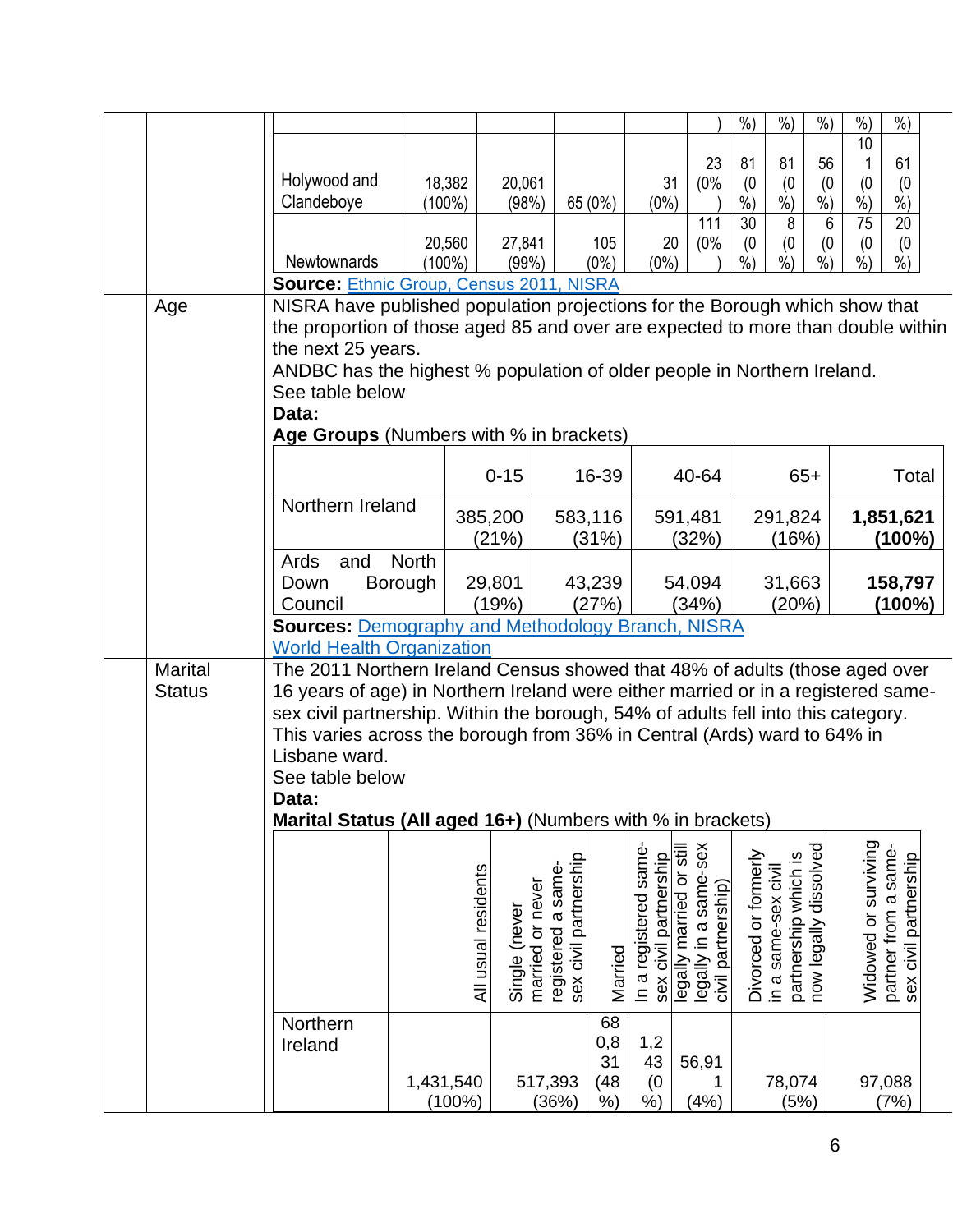|                             | Ards<br>and<br><b>North</b><br>Down<br>Borough<br>Council<br>Source: Northern Ireland 2011 Census, Marital Status                                                                                                                                                                                                                                                                                                                                                                                                                                                                                                                                                                                                                                                                                                | 126,945<br>$(100\%)$ | 36,730<br>(29%)              | 67,<br>86<br>6<br>(53)<br>$%$ ) | 12<br>3<br>(0)<br>% | 4,328<br>(3%)                 | 8,548<br>(7%) | 9,350<br>(7%)                                  |  |
|-----------------------------|------------------------------------------------------------------------------------------------------------------------------------------------------------------------------------------------------------------------------------------------------------------------------------------------------------------------------------------------------------------------------------------------------------------------------------------------------------------------------------------------------------------------------------------------------------------------------------------------------------------------------------------------------------------------------------------------------------------------------------------------------------------------------------------------------------------|----------------------|------------------------------|---------------------------------|---------------------|-------------------------------|---------------|------------------------------------------------|--|
| Sexual<br>orientation       | <b>Summary:</b><br>It should be noted that no reliable data is available on sexual orientation-NISRA<br>are currently examining methodology on how to measure this. However, the 2011<br>census indicates that less than 1% of the Northern Ireland adult population (those<br>aged 16 years and over) were in a registered same-sex civil partnership. This<br>was similar to the borough as a whole. The Continuous Household Survey in<br>Northern Ireland estimated this figure between 0.9% and 1.9% in 2015-2016. The<br>Office for National Statistics estimates a similar range for the United Kingdom<br>$(1.7\%)$ .<br><b>Source: Northern Ireland 2011 Census, Marital Status</b><br><b>ONS 2015 Sexual Identity</b><br>According to census (NISRA) almost half of the population of Northern Ireland |                      |                              |                                 |                     |                               |               |                                                |  |
| Men &<br>Women<br>generally | were male (49%) and this was similar throughout Ards and North Down Borough<br>Council (48%). See table below<br>Data:                                                                                                                                                                                                                                                                                                                                                                                                                                                                                                                                                                                                                                                                                           |                      |                              |                                 |                     |                               |               |                                                |  |
|                             | Northern Ireland<br>Ards and North<br><b>Borough Council</b><br>Source: Age Structure, Census 2011, NISRA<br>Review of statistical classification and delineation of settlements, NISRA                                                                                                                                                                                                                                                                                                                                                                                                                                                                                                                                                                                                                          | Down                 | 887,323 (49%<br>75,920 (48%) | <b>Males</b>                    |                     | 923,540 (51%)<br>80,752 (52%) | Females       | All<br>1,810,863<br>$(100\%)$<br>156,672(100%) |  |
| <b>Disability</b>           | The 2011 Census (NISRA) showed that 20% of the population in Ards and North<br>Down area had a health issue or disability (including those related to old age)<br>which has lasted or expected to last at least 12 months. (This was similar to the<br>Northern Ireland figure of 21%.)<br><b>Disability Living Allowances, 2015</b>                                                                                                                                                                                                                                                                                                                                                                                                                                                                             |                      |                              |                                 |                     |                               |               |                                                |  |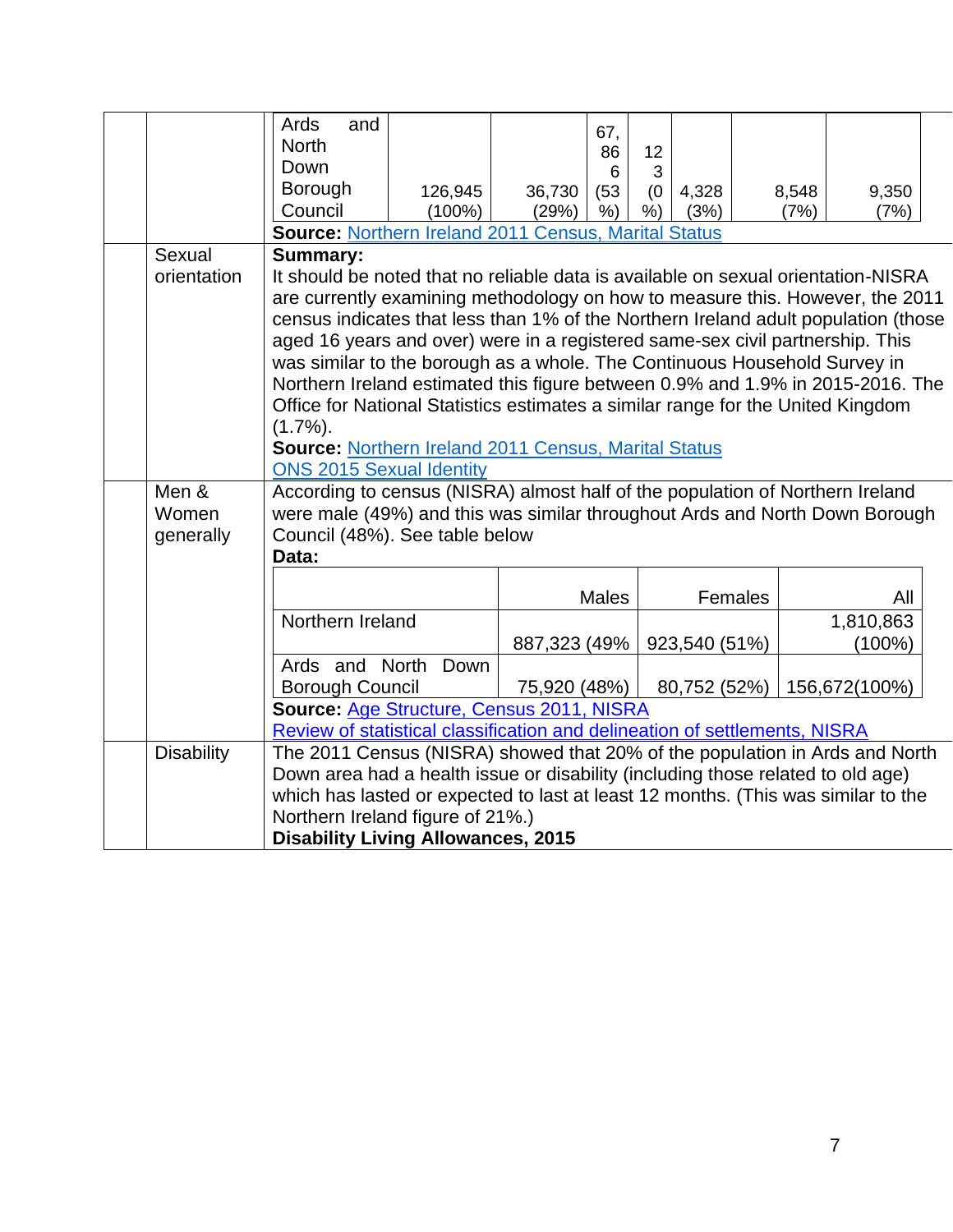|                   |                                                                                        | 2015 (Disability | 2015 (Multiple              |  |  |  |  |
|-------------------|----------------------------------------------------------------------------------------|------------------|-----------------------------|--|--|--|--|
|                   |                                                                                        | Living           | <b>Disability Benefits)</b> |  |  |  |  |
|                   |                                                                                        | Allowance        | *MDB is                     |  |  |  |  |
|                   |                                                                                        | Recipients)      | aggregated data             |  |  |  |  |
|                   |                                                                                        |                  | from Attendance             |  |  |  |  |
|                   |                                                                                        |                  | Allowance,                  |  |  |  |  |
|                   |                                                                                        |                  | <b>Disability Living</b>    |  |  |  |  |
|                   |                                                                                        |                  | Allowance,                  |  |  |  |  |
|                   |                                                                                        |                  | <b>Incapacity Benefit</b>   |  |  |  |  |
|                   |                                                                                        |                  | and Severe                  |  |  |  |  |
|                   |                                                                                        |                  | <b>Disablement</b>          |  |  |  |  |
|                   |                                                                                        |                  | Allowance data,             |  |  |  |  |
|                   |                                                                                        |                  | and data for                |  |  |  |  |
|                   |                                                                                        |                  | Employment and              |  |  |  |  |
|                   |                                                                                        |                  | Support allowance           |  |  |  |  |
|                   | Northern Ireland                                                                       | 209,280          | 251,490                     |  |  |  |  |
|                   | Ards and North Down Borough                                                            |                  |                             |  |  |  |  |
|                   | Council                                                                                | 13,840           | 18,080                      |  |  |  |  |
|                   | Ards Peninsula                                                                         | 2,920            | n/a                         |  |  |  |  |
|                   | <b>Bangor Central</b>                                                                  | 2,250            | n/a                         |  |  |  |  |
|                   | <b>Bangor East and Donaghadee</b>                                                      | 1,740            | n/a                         |  |  |  |  |
|                   | <b>Bangor West</b>                                                                     | 1,650            | n/a                         |  |  |  |  |
|                   | Comber                                                                                 | 1,270            | n/a                         |  |  |  |  |
|                   | Holywood and Clandeboye                                                                | 1,180            | n/a                         |  |  |  |  |
|                   | <b>Newtownards</b>                                                                     | 2,840            | n/a                         |  |  |  |  |
|                   | Northern Ireland Census 2011 Long-term health problem or disability by long-           |                  |                             |  |  |  |  |
|                   | term problem or disability                                                             |                  |                             |  |  |  |  |
| <b>Dependents</b> | <b>Summary:</b>                                                                        |                  |                             |  |  |  |  |
|                   | In considering this dimension the following have been included: persons with           |                  |                             |  |  |  |  |
|                   | responsibility for the care of a child, children, a person with a disability and or an |                  |                             |  |  |  |  |
|                   | older person. According to the Continuous Household Survey, 2013-2016, 37% of          |                  |                             |  |  |  |  |
|                   | Ards and North Down claimed to have a dependent (This did not differentiate on         |                  |                             |  |  |  |  |
|                   | the type of dependent).                                                                |                  |                             |  |  |  |  |
|                   | According to the 2011 Census, 7,474 households in Ards and North Down had a            |                  |                             |  |  |  |  |
|                   | dependent child under the age of 4 (This might give an indication on the numbers       |                  |                             |  |  |  |  |
|                   | who would have buggies or prams).                                                      |                  |                             |  |  |  |  |
|                   | <b>Sources: Continuous Household Survey</b>                                            |                  |                             |  |  |  |  |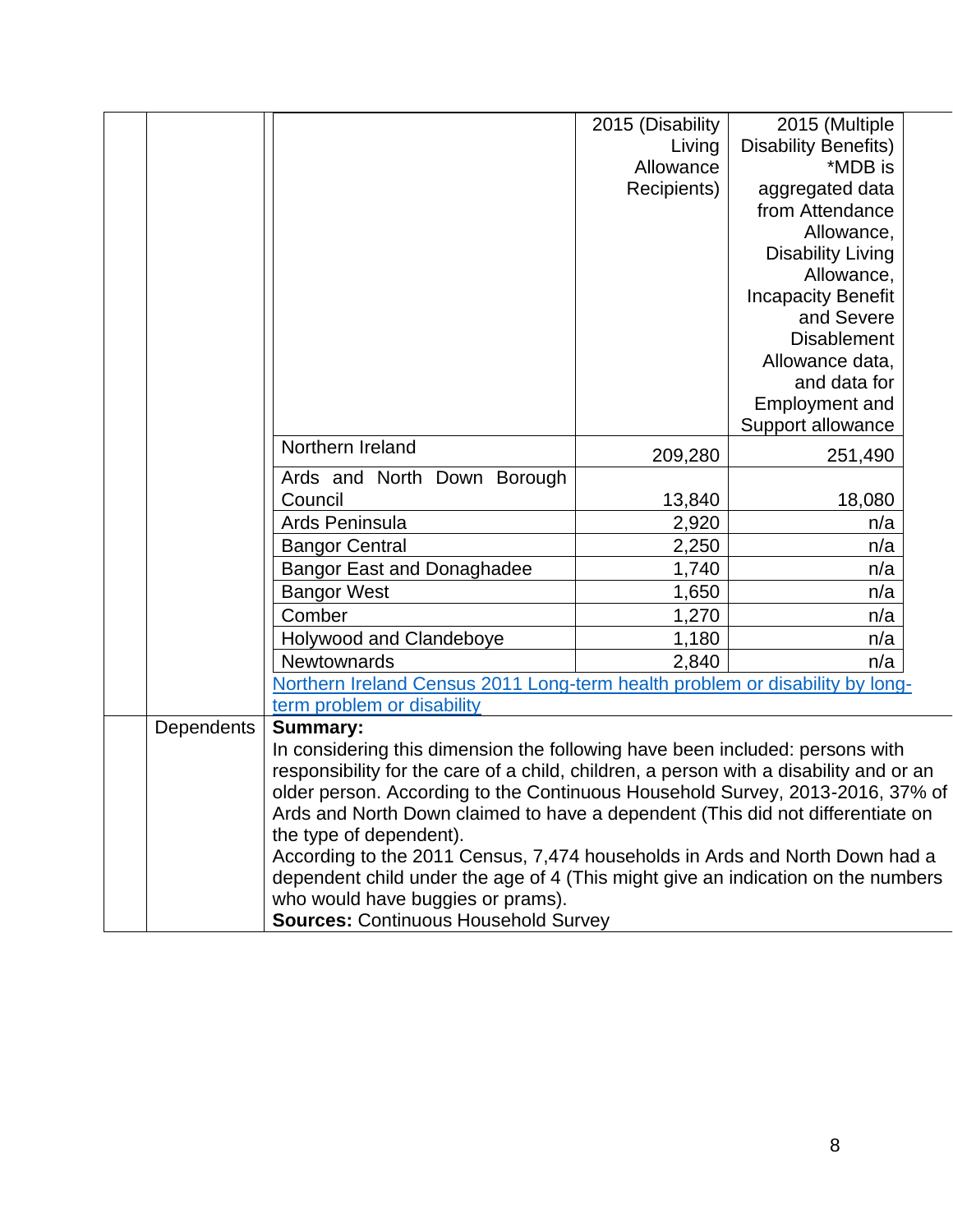| 11. | Based on data previously provided what are the needs, experiences and priorities for each |                                                                        |  |  |  |  |  |  |
|-----|-------------------------------------------------------------------------------------------|------------------------------------------------------------------------|--|--|--|--|--|--|
|     |                                                                                           | of the following categories, in relation to this policy/decision?      |  |  |  |  |  |  |
|     | <b>Religious Belief</b>                                                                   | N/A guided walks and tours are open to all. The programme              |  |  |  |  |  |  |
|     | <b>Political Opinion</b>                                                                  | will include activity that is all accessibility "friendly" to the best |  |  |  |  |  |  |
|     | <b>Racial Group</b>                                                                       | of ability.                                                            |  |  |  |  |  |  |
|     | Age                                                                                       |                                                                        |  |  |  |  |  |  |
|     | <b>Marital Status</b>                                                                     |                                                                        |  |  |  |  |  |  |
|     | Sexual orientation                                                                        |                                                                        |  |  |  |  |  |  |
|     | Men & Women generally                                                                     |                                                                        |  |  |  |  |  |  |
|     | <b>Disability</b>                                                                         |                                                                        |  |  |  |  |  |  |
|     | <b>Dependents</b>                                                                         |                                                                        |  |  |  |  |  |  |

### **Does this Policy require an Equality Impact Assessment?**

| 1. |                          | What is the likely impact on equality of opportunity for each of the Section 75 categories? |                             |
|----|--------------------------|---------------------------------------------------------------------------------------------|-----------------------------|
|    |                          | Detail of Impact                                                                            | Level of Impact             |
|    |                          |                                                                                             | Minor/Major/None            |
|    | <b>Religious Belief</b>  | N/A guided walks and tours are                                                              | N/A guided walks and        |
|    | <b>Political Opinion</b> | open to all. The programme will                                                             | tours are open to all. The  |
|    | <b>Racial Group</b>      | include activity that is all                                                                | programme will include      |
|    | Age                      | accessibility "friendly" to the best                                                        | activity that is all        |
|    | <b>Marital Status</b>    | of ability.                                                                                 | accessibility "friendly" to |
|    | Sexual orientation       |                                                                                             | the best of ability.        |
|    | Men & Women generally    |                                                                                             |                             |
|    | <b>Disability</b>        |                                                                                             |                             |
|    | <b>Dependents</b>        |                                                                                             |                             |

2. Are there opportunities to better promote equality of opportunity for people within the Section 75 equality categories? If "Yes", provide details If "No", provide details Religious Belief The programme is promoted equally to all. This via online<br>Political Opinion and offline activity. and offline activity. Racial Group Age Marital Status Sexual orientation Men & Women generally **Disability Dependents** 

|                                                      | To what extent is the Policy likely to impact on Good Relations between people of different |                  |  |  |  |  |  |  |
|------------------------------------------------------|---------------------------------------------------------------------------------------------|------------------|--|--|--|--|--|--|
| religious belief, political opinion or racial group? |                                                                                             |                  |  |  |  |  |  |  |
|                                                      | Details of Impact                                                                           | Level of Impact  |  |  |  |  |  |  |
|                                                      |                                                                                             | Minor/Major/None |  |  |  |  |  |  |
| <b>Religious Belief</b>                              | The programme at no point would look to determine the                                       |                  |  |  |  |  |  |  |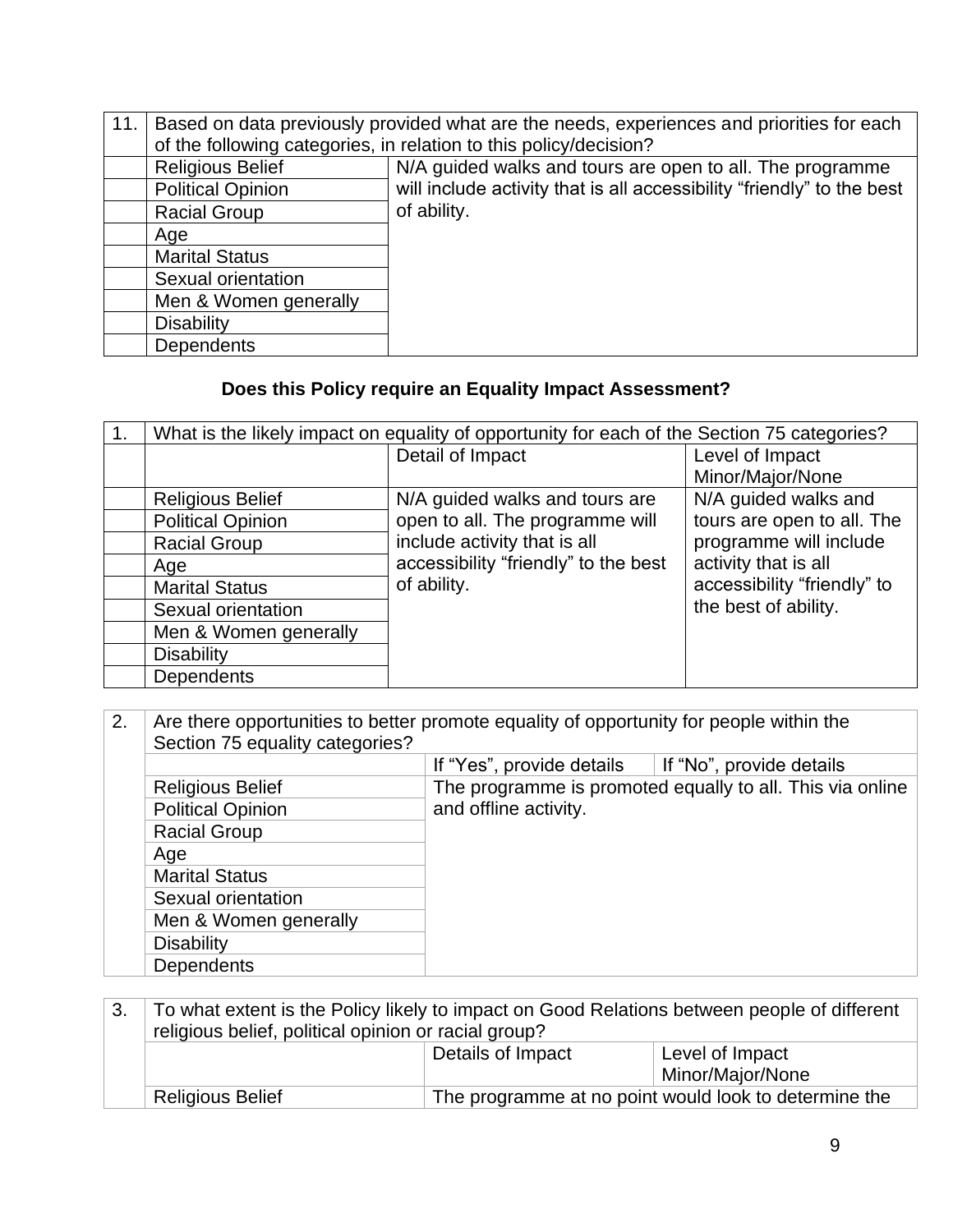| <b>Political Opinion</b> | "grouping" of a participant. However as there is no    |
|--------------------------|--------------------------------------------------------|
| <b>Racial Group</b>      | exclusion by the nature of inclusiveness of the        |
|                          | programme it allows for interaction and development of |
|                          | relationships between all and as such positive.        |

| -4.                     | Are there opportunities to better promote Good Relations between people of different<br>religious belief, political opinion or racial group? |                                                           |  |
|-------------------------|----------------------------------------------------------------------------------------------------------------------------------------------|-----------------------------------------------------------|--|
|                         | If "No" provide details                                                                                                                      |                                                           |  |
| <b>Religious Belief</b> |                                                                                                                                              | The programme is promoted equally to all. This via online |  |
|                         | <b>Political Opinion</b>                                                                                                                     | and offline activity.                                     |  |
| <b>Racial Group</b>     |                                                                                                                                              |                                                           |  |

### **Additional Considerations**

| <b>Multiple Identity Considerations</b>                                                                                                                                                                                                                                                                                 | Details of Impact or potential impact<br>(Positive/Negative)                                                                                      |
|-------------------------------------------------------------------------------------------------------------------------------------------------------------------------------------------------------------------------------------------------------------------------------------------------------------------------|---------------------------------------------------------------------------------------------------------------------------------------------------|
| Are there any potential impacts of the<br>policy decision on people with multiple<br>identities?<br>(e.g. disabled minority ethnic persons).<br>Where appropriate provide details of data<br>on the impact of the policy on people with<br>multiple identities.<br>Specify relevant Section 75 categories<br>concerned. | N/A guided walks and tour are open to all. The<br>programme will include activity that is all<br>accessibility "friendly" to the best of ability. |

## **Disability Discrimination Order (NI) 2006**

| Does this proposed policy<br>provide an opportunity to:                                        | Yes | Explain your reasoning:                                                                                                                                                                                                                                                                                            |
|------------------------------------------------------------------------------------------------|-----|--------------------------------------------------------------------------------------------------------------------------------------------------------------------------------------------------------------------------------------------------------------------------------------------------------------------|
| better promote positive<br>attitudes towards disabled<br>people                                |     | Guided walks and tours are open to all<br>within the limitations of sites / elements of<br>the walks / tours in question. Elements of<br>the programme are accessible to all to the<br>best of our ability and therefore allow for<br>disabled to mix with non-disabled in turn<br>benefitting positive attitudes. |
| increase participation by<br>$\qquad \qquad \blacksquare$<br>disabled people in public<br>life | Yes | The programme will include activity that is<br>all accessibility "friendly" to the best of our<br>ability to allow inclusiveness with various<br>walks/tours allowing for participation by<br>disabled.                                                                                                            |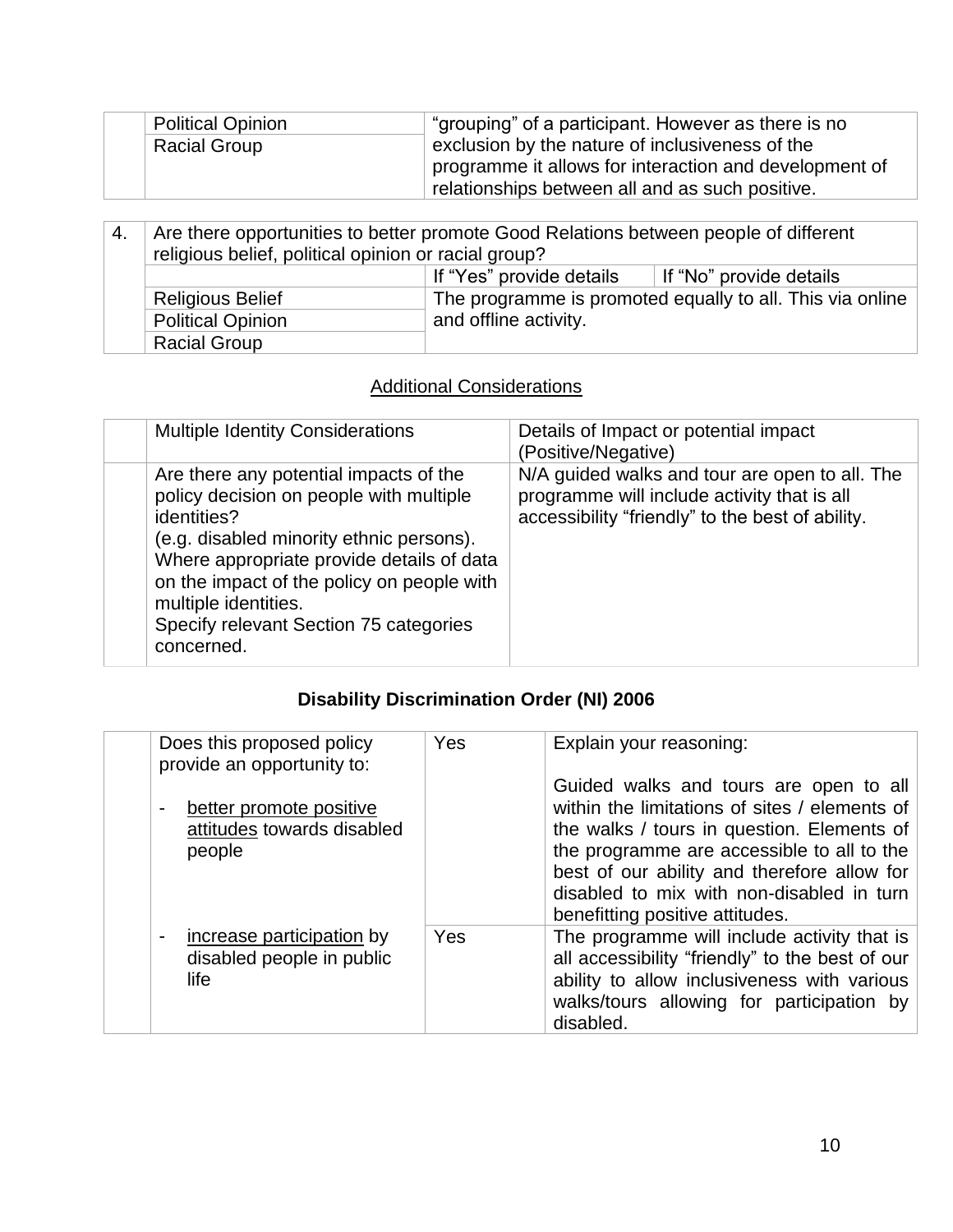### Monitoring Arrangements

Section 75 places a requirement on the Council to have equality monitoring arrangements in place to assess the impact of policies and services, help identify barriers to fair participation and to better promote equality of opportunity.

| Outline what data you could<br>collect in the future to monitor<br>the impact of this policy /<br>decision on equality, good<br>relations and disability duties | Online surveys are issued to participants / customers on<br>the guided walks and tours. Due to the nature of the<br>programme it is inclusive with no rationale existing to<br>seek to specifically determine people's backgrounds /<br>disabilities etc. To do so may work in a negative way by<br>making it a part of a "casual" programme of guided walks<br>and tours open to all where such topics would likely not<br>have been a consideration to those seeking to participate<br>at the offset. |
|-----------------------------------------------------------------------------------------------------------------------------------------------------------------|---------------------------------------------------------------------------------------------------------------------------------------------------------------------------------------------------------------------------------------------------------------------------------------------------------------------------------------------------------------------------------------------------------------------------------------------------------------------------------------------------------|
|-----------------------------------------------------------------------------------------------------------------------------------------------------------------|---------------------------------------------------------------------------------------------------------------------------------------------------------------------------------------------------------------------------------------------------------------------------------------------------------------------------------------------------------------------------------------------------------------------------------------------------------------------------------------------------------|

I can confirm that the proposed policy / decision have been screened for:-

| X | Equality of opportunity and good relations |
|---|--------------------------------------------|
| X | Disabilities duties                        |

On the basis of the answers to the screening questions, I recommend that this policy / decision is:-

| X. | Screened Out – No EQIA necessary (no impacts)     |
|----|---------------------------------------------------|
|    | Screened Out - Mitigating Actions (minor impacts) |
|    | Screened In - Necessary to conduct a full EQIA    |
|    | Please detail actions to be taken:                |

Screening assessment completed by:-

Name: Alex Irvine Title: Tourism Manager Date: 7/02/22 Signature: